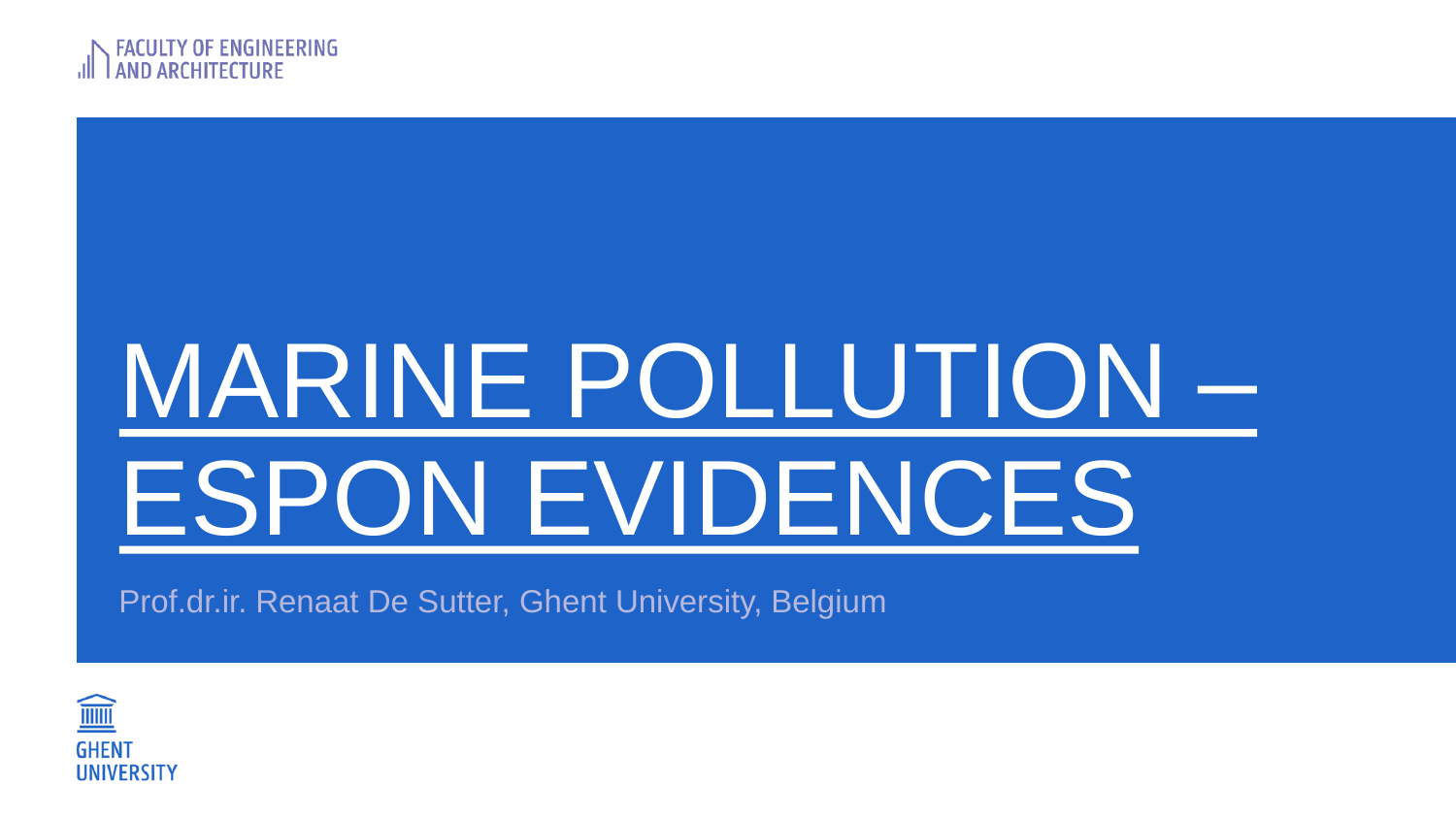



#### EUROPEAN MARITIME FRAMEWORK & BALTIC SEA, 2008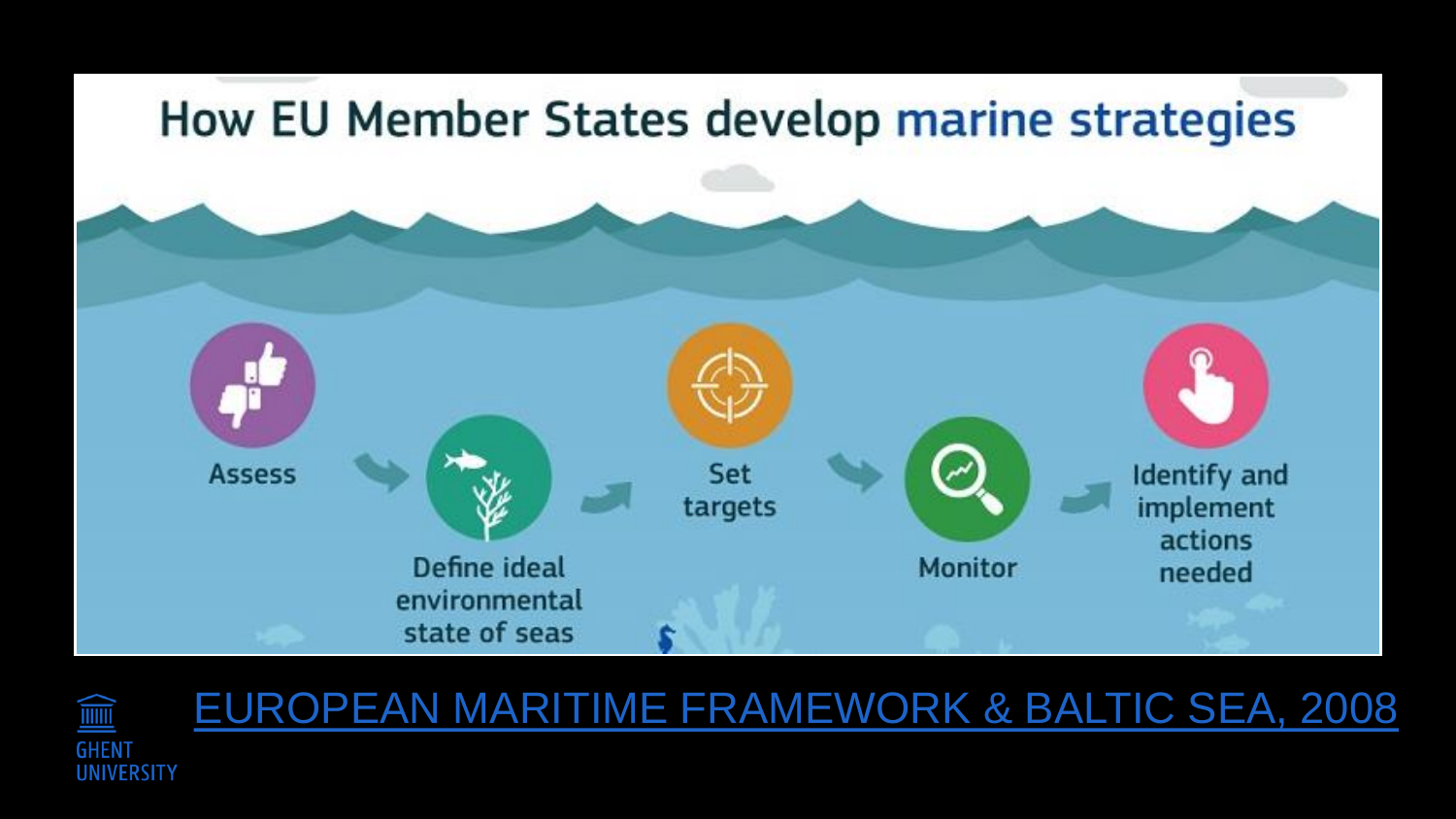#### MARINE ENVIRONMENT – INTERNATIONAL LEGISLATION ON PREVENTION OF POLLUTION

#### INTERNATIONAL

- ̶ International Maritime Organization
- ̶ MARPOL convention 1978 (ships)

#### REGIONAL

̶ …

̶ OSPAR, HELCOM, Barcelona convention and **Bucharest convention (Black Sea)** 

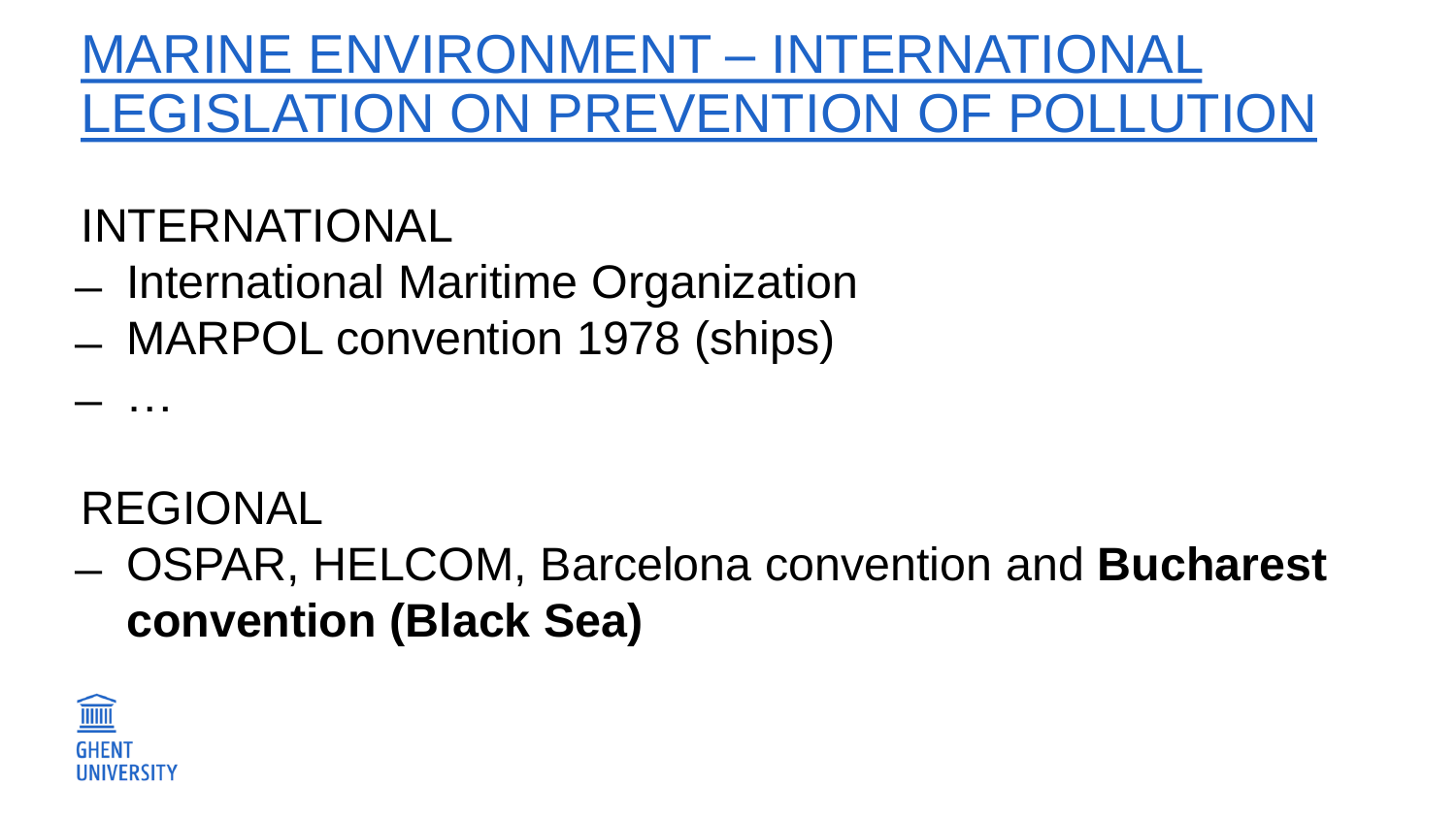### LINKING SECTORS TO SOURCES OF POLLUTION

#### Table 4 Coverage of activities reported by Atlantic marine region Member States

| <b>Activity</b>                                                                                 | <b>Short name</b>           | <b>BE</b> | <b>DK</b> | <b>FR</b> | <b>DE</b> | IE | <b>NL</b> | ES | <b>SE</b> | <b>UK</b> |
|-------------------------------------------------------------------------------------------------|-----------------------------|-----------|-----------|-----------|-----------|----|-----------|----|-----------|-----------|
| <b>Energy production: Marine-</b><br>based renewable energy<br>generation (wind)                | <b>RenewableEn</b><br>ergy  |           |           |           |           |    |           |    |           |           |
| Energy production: Marine<br>hydrocarbon (oil and gas)<br>extraction                            | <b>OilGas</b>               |           |           |           |           |    |           |    |           |           |
| Extraction of living resources:<br>Seaweed and other sea-<br>based food harvesting              | SeaweedOthe<br>Seafood      |           |           |           |           |    |           |    |           |           |
| Extraction of living resources:<br>Extraction of genetic<br>resources/bioprospecting/ma<br>erl  | GeneticBiopro<br>spectMaerl |           |           |           |           |    |           |    |           |           |
| Extraction of living resources:<br>Fisheries incl. recreational<br>fishing (fish and shellfish) | <b>Fisheries</b>            |           |           |           |           |    |           |    |           |           |

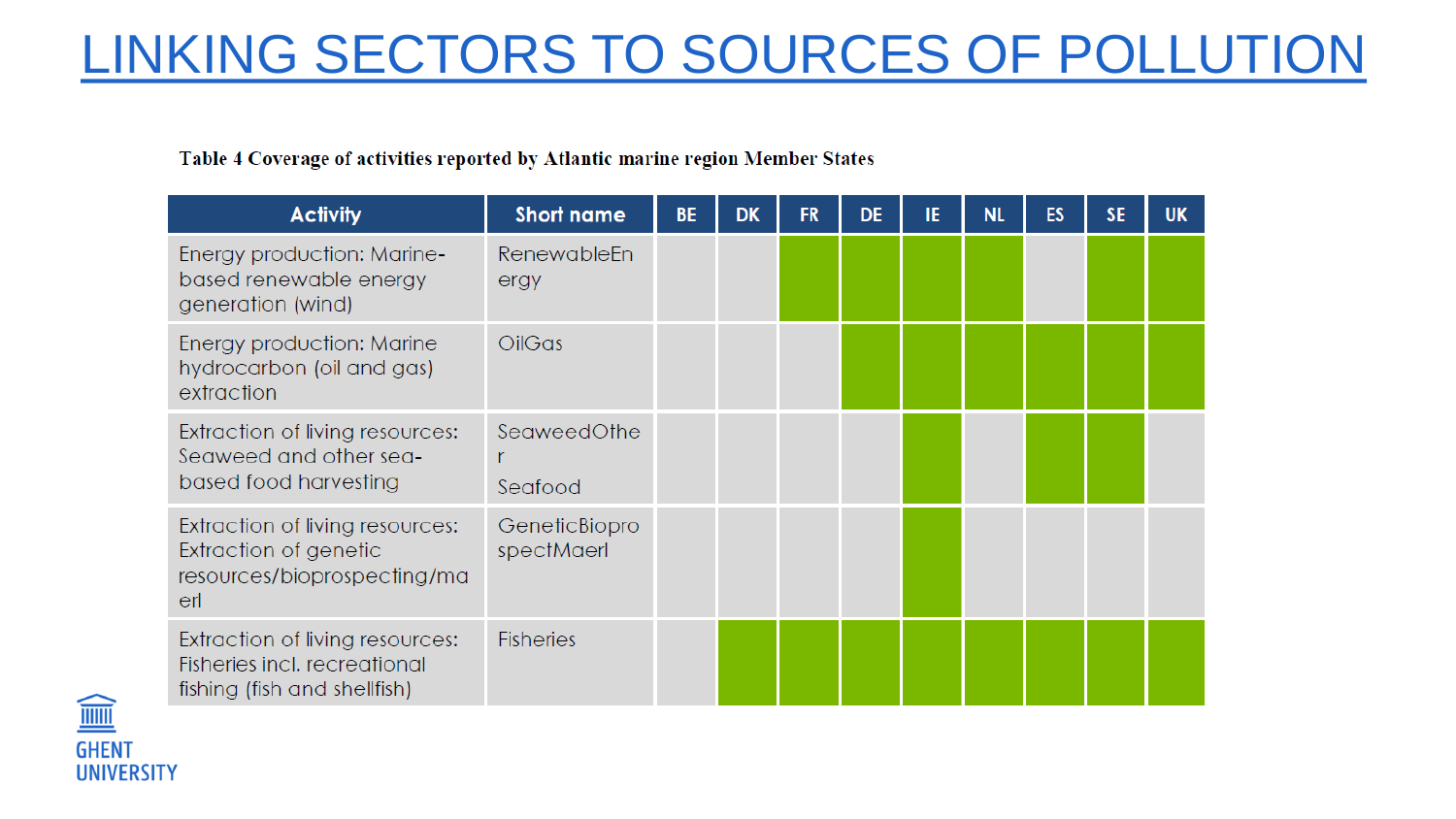# BLACK SEA AND MARINE POLLUTION SOURCES



- Population
- Coastal erosion
- Tourism
- Food processing
- **Agriculture**
- Transport / shipping
- …
- *need for more knowledge on the Black Sea ecosystems and the link between sectors and sources of pollution – EMBLAS project (next ppt)*

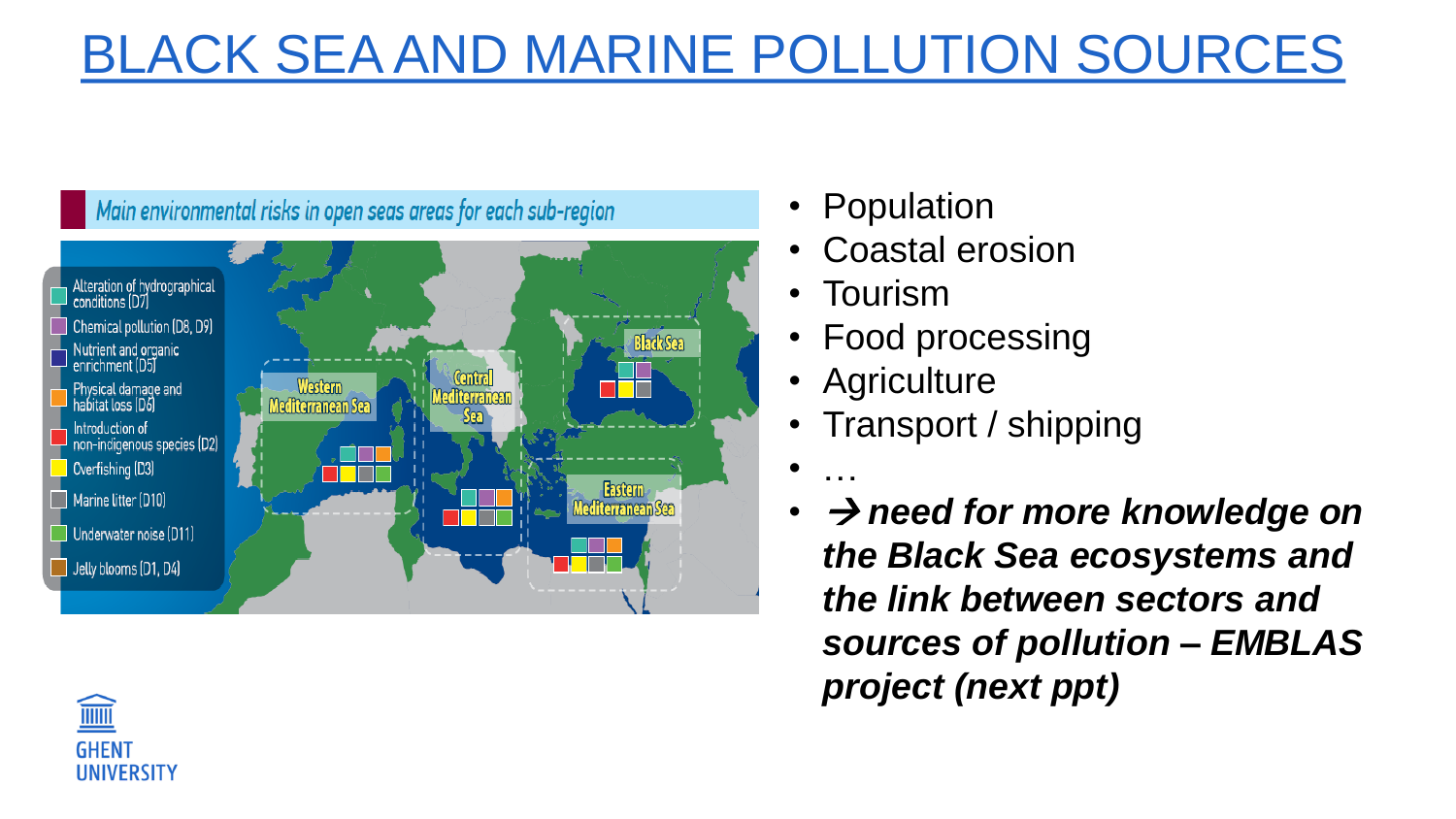#### EXISTING MEASURES

- ̶ EU countries
	- ̶ Program of Measures per country adopted since 2017
	- ̶ Special Protected Areas / Special Areas of Conservation
	- ̶ Source measures (e.g. spatial planning on land) and endof-pipe measures (e.g. treatment of waste water)
- ̶ Measures related to each international law or convention e.g. ballast water, ban of TBT-use, ….
- ̶ Marine spatial planning as measure ?